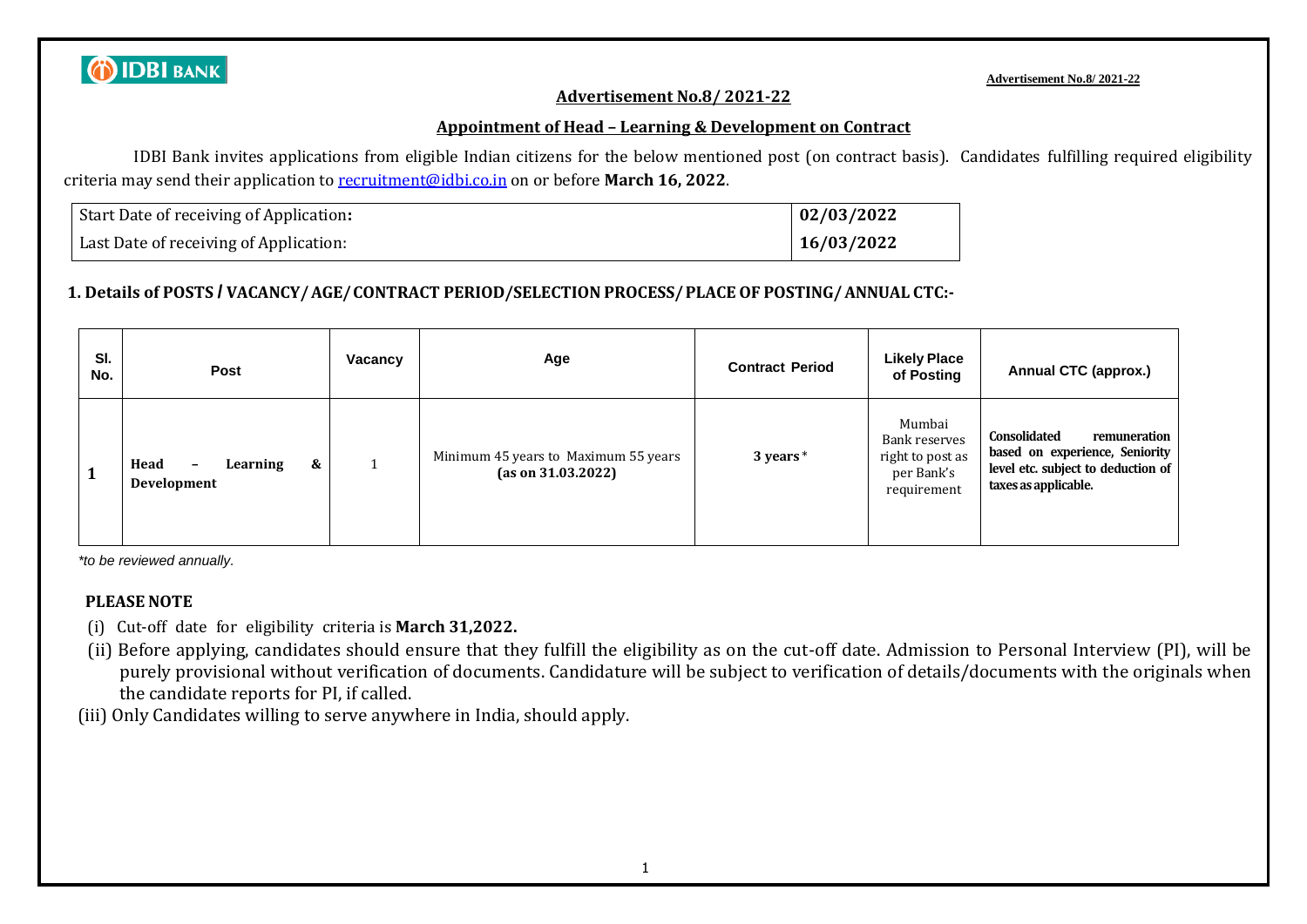## **DIDBI BANK**

#### 2. **Eligibility criteria**

#### 2.01 **Nationality/Citizenship**:

Candidates must be either (a) a citizen of India, or (b) a subject of Nepal, or (c) a subject of Bhutan, or (d) a Tibetan refugee (who came over to India before 1st January 1962) with the intention of permanently settling in India or (e) a person of Indian origin, who have migrated from Pakistan, Myanmar (formally Burma), Sri Lanka, East African Countries of Kenya, Uganda, the United Republic of Tanzania (formerly Tanganyika and Zanzibar), Zambia, Malawi, Zaire, Ethiopia and Vietnam with the intention of permanently settling in India, provided that the candidate belonging to categories (b), (c), (d) or (e) above shall be a person in whose favour a certificate of eligibility has been issued by Government of India.

### 2.02 **Age, Educational qualification and Experience (as on March 31, 2022) :**

| <b>Sl</b>      | Post                             | <b>Educational Qualification</b>                         | <b>Specific Skill Required</b>                                                                   | Work Experience (as on cut of                                           | <b>Job Profile</b>                                                   |
|----------------|----------------------------------|----------------------------------------------------------|--------------------------------------------------------------------------------------------------|-------------------------------------------------------------------------|----------------------------------------------------------------------|
| N <sub>0</sub> |                                  |                                                          |                                                                                                  | date)                                                                   |                                                                      |
| $\mathbf{1}$   | Head - Learning &<br>Development | Full-time MBA/Post Graduate<br>Diploma in Human Resource | 1. Sound knowledge in the management of<br>Training/ Learning & Skill Development related        | Overall work experience of 15<br>years in the field of Human            | 1. To design and implement a<br>clear L& D vision and strategy for   |
|                |                                  | Management or other relevant                             | functions with appropriate managerial skills.                                                    | Resources Of which at least 10                                          | the Bank to enhance effectiveness                                    |
|                | Age                              | post graduate qualification in<br>Human<br>Resource/     | 2. In-depth understanding of learning principles,<br>content creation & organizational behavior/ | years at a senior level heading the<br>HR/Training function, preferably | of learning and<br>managing<br>expectations from business so as      |
|                | Min $-45$ years                  | Organizational<br>Psychology/                            | development initiatives.                                                                         | of a Private Sector Bank/Financial                                      | to build a future ready and agile                                    |
|                | Max - 55 years                   | Behavior/<br>Organizational                              | 3. Exposure in design and implementation of                                                      | institution. Experience should be                                       | workforce.                                                           |
|                |                                  | Development<br>from<br>a<br>recognized<br>University/    | programmes in collaboration with reputed<br>Training/learning Institutes.                        | minimum<br>educational<br>post<br>qualification.                        | 2. Responsible for Managing the<br>L&D Function & infrastructure, in |
|                |                                  | Institution<br>recognized<br>bv                          | 4. First-hand knowledge in projects related to                                                   |                                                                         | an effective and efficient manner,                                   |
|                |                                  | Government of India or its                               | Digitization of the Learning function in the                                                     |                                                                         | so as to drive the objectives and                                    |
|                |                                  | Regulatory bodies.                                       | Organization.                                                                                    |                                                                         | goals<br>by<br>assigned<br>Top                                       |
|                |                                  |                                                          | 5. Strong knowledge & understanding of                                                           |                                                                         | Management.                                                          |
|                |                                  |                                                          | & products<br>Banking systems, processes                                                         |                                                                         | To design<br>and<br>execute                                          |
|                |                                  |                                                          | including Retail / Corporate Banking, Core                                                       |                                                                         | transformational L&D, strategy,                                      |
|                |                                  |                                                          | Banking Solutions & Digital banking.                                                             |                                                                         | plans, budgets and programmes                                        |
|                |                                  |                                                          | 6. Strong project management skills and                                                          |                                                                         | with the objective of integrating                                    |
|                |                                  |                                                          | management of teams.                                                                             |                                                                         | best practices prevailing in the                                     |
|                |                                  |                                                          | 7. Excellent Communication, inter- personal,                                                     |                                                                         | industry.                                                            |
|                |                                  |                                                          | decision making, leadership and liaisoning skills.                                               |                                                                         | 4. To Review L&D polices,                                            |
|                |                                  |                                                          |                                                                                                  |                                                                         | processes, systems to ensure that                                    |
|                |                                  |                                                          |                                                                                                  |                                                                         | they are aligned with the vision                                     |
|                |                                  |                                                          |                                                                                                  |                                                                         | and mission of the bank and that                                     |
|                |                                  |                                                          |                                                                                                  |                                                                         | will empower business and                                            |
|                |                                  |                                                          |                                                                                                  |                                                                         | people to deliver on their                                           |
|                |                                  |                                                          |                                                                                                  |                                                                         | commitments to the strategy and                                      |
|                |                                  |                                                          |                                                                                                  |                                                                         | budgets.                                                             |

**Advertisement No.8/ 2021-22**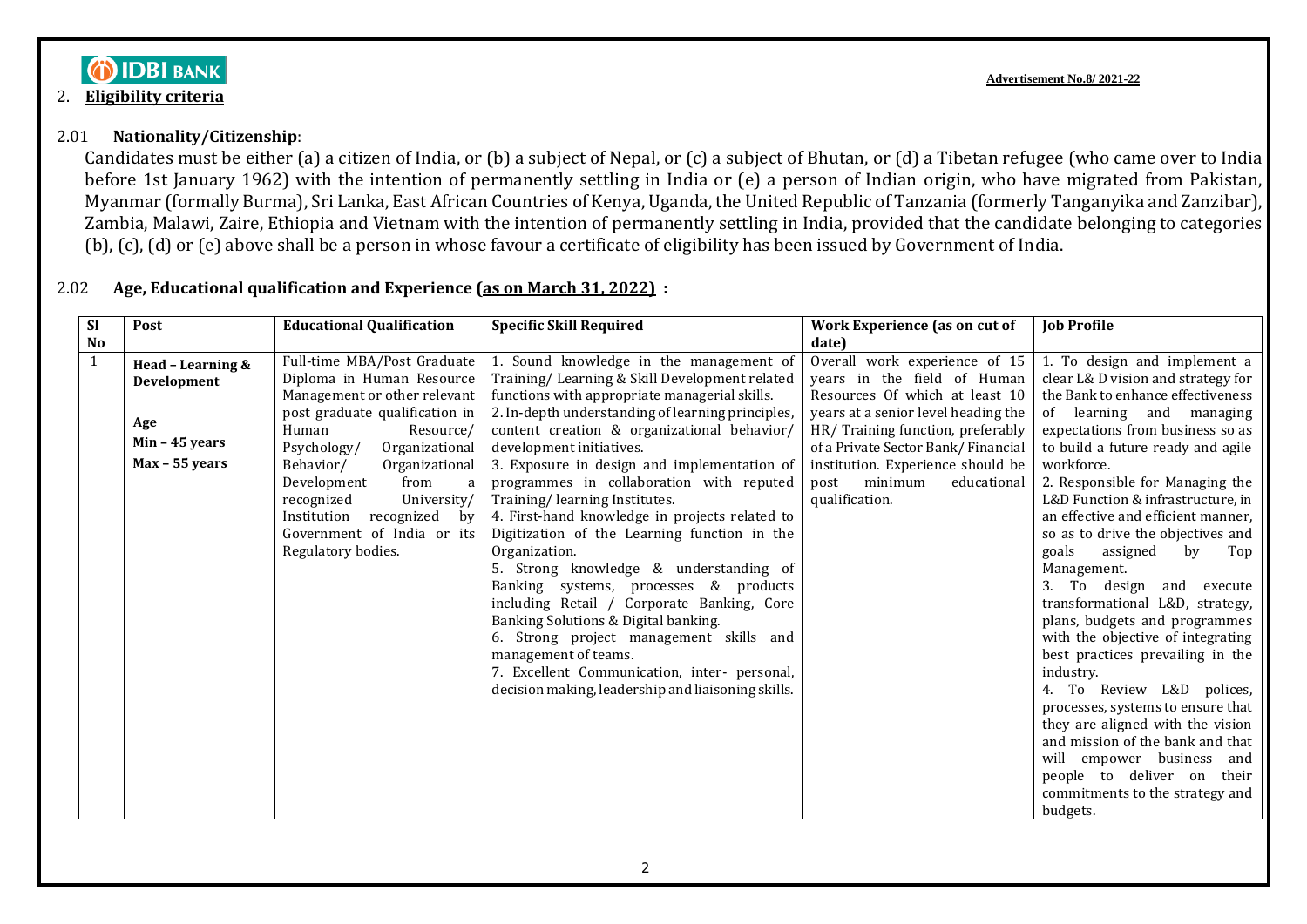| <b>Sl</b><br>Post<br><b>No</b> | <b>Educational Qualification</b> | <b>Specific Skill Required</b> | Work Experience (as on cut of<br>date) | <b>Job Profile</b>                                                                                                                                                                                                                                                                                                                                                                                                                                                                                                                                                                                                                                                                                                                                                                                                                                                                                                                                                                                                                                                                           |
|--------------------------------|----------------------------------|--------------------------------|----------------------------------------|----------------------------------------------------------------------------------------------------------------------------------------------------------------------------------------------------------------------------------------------------------------------------------------------------------------------------------------------------------------------------------------------------------------------------------------------------------------------------------------------------------------------------------------------------------------------------------------------------------------------------------------------------------------------------------------------------------------------------------------------------------------------------------------------------------------------------------------------------------------------------------------------------------------------------------------------------------------------------------------------------------------------------------------------------------------------------------------------|
|                                |                                  |                                |                                        | 5. Responsible to ensure that L&D<br>Content & Design of programmes<br>are aligned to the business goals<br>of the Bank and include an<br>understanding of practical /<br>procedural aspects of business,<br>compliance<br>and regulatory<br>norms.<br>6. To conduct a Rigorous Training<br>Need Analysis, prepare and<br>review the L&D plans.<br>7. To Identify relevant future<br>Skills and formulate strategies<br>methods to up-skill<br>and<br>employees and keep them future<br>ready.<br>8. Responsible for digitizing the<br>entire gamut of Learning and<br>ensuring reduction in cost of<br>operations by leveraging the<br>digital shift.<br>9. To design and implement a<br>structured<br>approach<br>to<br>measuring retention of learning<br>with<br>clear<br>linkages<br>to<br>performance on the Job.<br>10. To exercise the powers<br>delegated for the said role and<br>also lead, motivate, develop and<br>groom the assigned team, with a<br>strong sense of organizational<br>belongingness,<br>employee<br>empathy, highest standards of<br>organizational ethics. # |

# The Bank may also assign such other related jobs/ assignments as may be decided from time to time.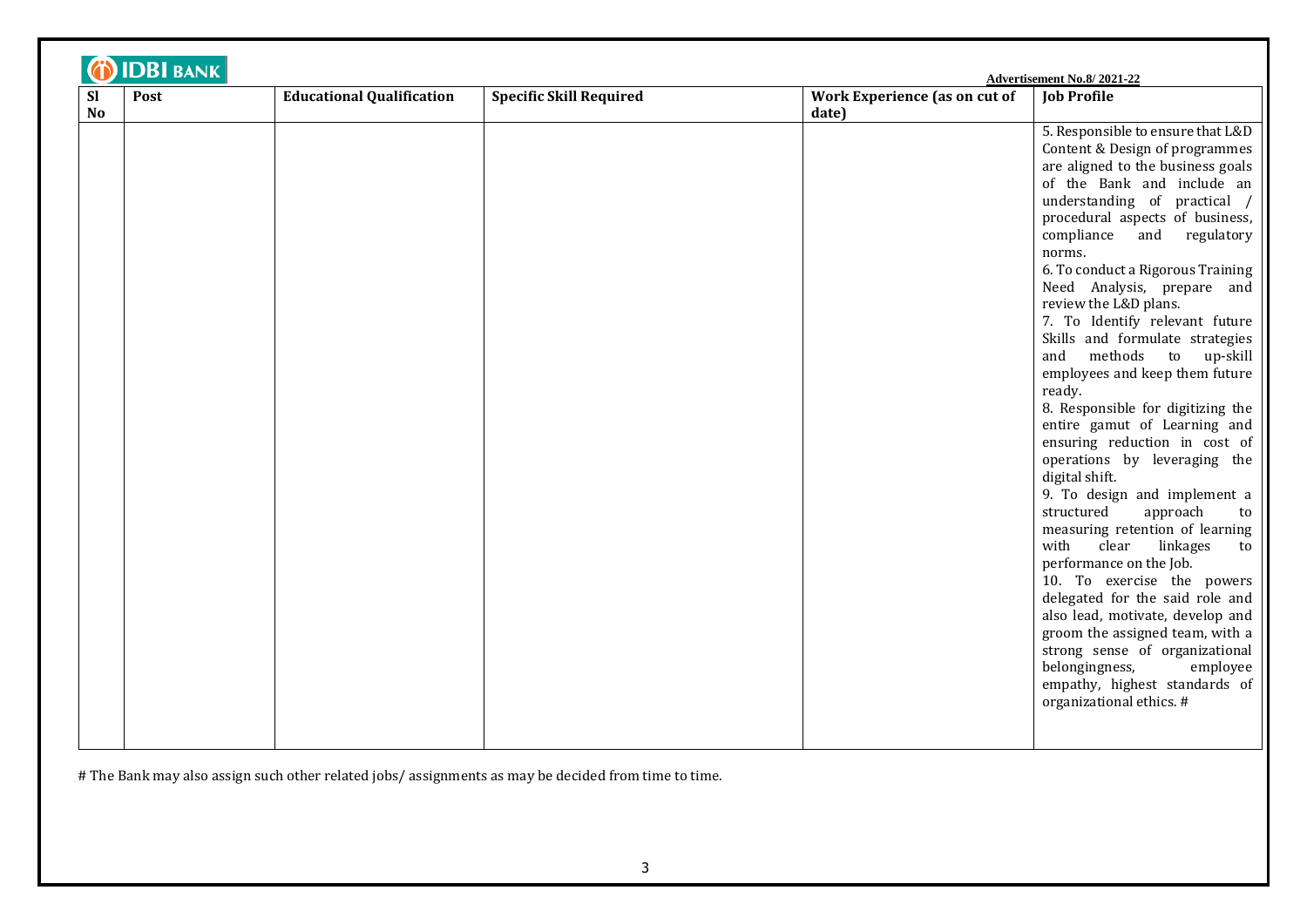# **OIDBIBANK**

### **3. Terms of Appointment**

| No.    | <b>Particulars</b>                     | <b>Terms &amp; Conditions</b>                                                                                                                                          |
|--------|----------------------------------------|------------------------------------------------------------------------------------------------------------------------------------------------------------------------|
| (i)    | Period                                 | Contract for a period of 3 years (to be reviewed every year).                                                                                                          |
| (ii)   | Nature of appointment                  | Appointment for the post will be contractual in nature                                                                                                                 |
| (iii)  | Remuneration                           | Consolidated remuneration based on experience, Seniority level per annum (CTC) subject to deduction of taxes as applicable and review                                  |
|        |                                        | of performance on annual basis.                                                                                                                                        |
|        |                                        | CTC comprises of all the emoluments/allowances/benefits/perquisites, etc. paid as one time/ monthly/ periodically/ annually except as                                  |
|        |                                        | mentioned in the terms and conditions separately.                                                                                                                      |
| (iv)   | Leave                                  | 12 days of Casual Leave (CL) for every calendar year. In addition to CL, appointee will be entitled for 15 days of leave. However, if the                              |
|        |                                        | contractual period starts mid of a calendar year, proportionate CL and other leaves shall be accordingly granted on pro-rata basis. Un                                 |
|        |                                        | availed leaves, if any, shall neither be eligible for encashment nor carried forward.                                                                                  |
| (v)    | official<br>facilities<br>for<br>Other | TA/HA, mobile and laptop facility as per entitlement for CGM grade officer.<br>$\bullet$                                                                               |
|        | purposes                               | Air travel entitlement as applicable for CGM grade officer.<br>$\bullet$                                                                                               |
|        |                                        | The facilities will be payable subject to approval of the supervisor.                                                                                                  |
| (vi)   | Termination of contract                | The contract may be terminated by either party by giving to the other one month's notice or pay in lieu thereof. Further, absence<br>$\bullet$                         |
|        |                                        | beyond 15 days would result in termination of the contract, unless approved by the competent authority.                                                                |
| (vii)  | Superannuation benefits                | No superannuation benefit shall be applicable.                                                                                                                         |
| (viii) | Service rules                          | In addition to the terms and conditions of appointment, during the contractual period, the appointee shall generally be governed by the                                |
|        |                                        | IDBI Bank Limited Officer's Conduct, Discipline and Appeal Rules, 2006 as amended from time to time.                                                                   |
|        |                                        |                                                                                                                                                                        |
| (ix)   | Accommodation                          | The applicants shall make own arrangements for his/her stay and it shall not be incumbent on the Bank to provide any residential                                       |
|        |                                        | accommodation.                                                                                                                                                         |
| (x)    | Undertaking                            | The appointee shall furnish a non-disclosure undertaking in the prescribed format on the stamp paper of requisite value at the time of                                 |
|        |                                        | joining.                                                                                                                                                               |
|        |                                        |                                                                                                                                                                        |
| (xi)   | Posting                                | Candidates are likely to be posted at Mumbai however the Bank reserves the right to post to any offices of the Bank or to any place as per<br>requirement of the Bank. |
|        |                                        |                                                                                                                                                                        |
| (xii)  | <b>Residual Matters</b>                | As may be decided by IDBI Bank Ltd. from time to time.                                                                                                                 |
|        |                                        |                                                                                                                                                                        |
|        |                                        |                                                                                                                                                                        |

### **4. Selection Procedure :**

4.01 The selection process will comprise of:-

(i) Preliminary screening and shortlisting based on the eligibility criteria, candidate's qualifications, suitability/ experience, etc. submitted with the applications.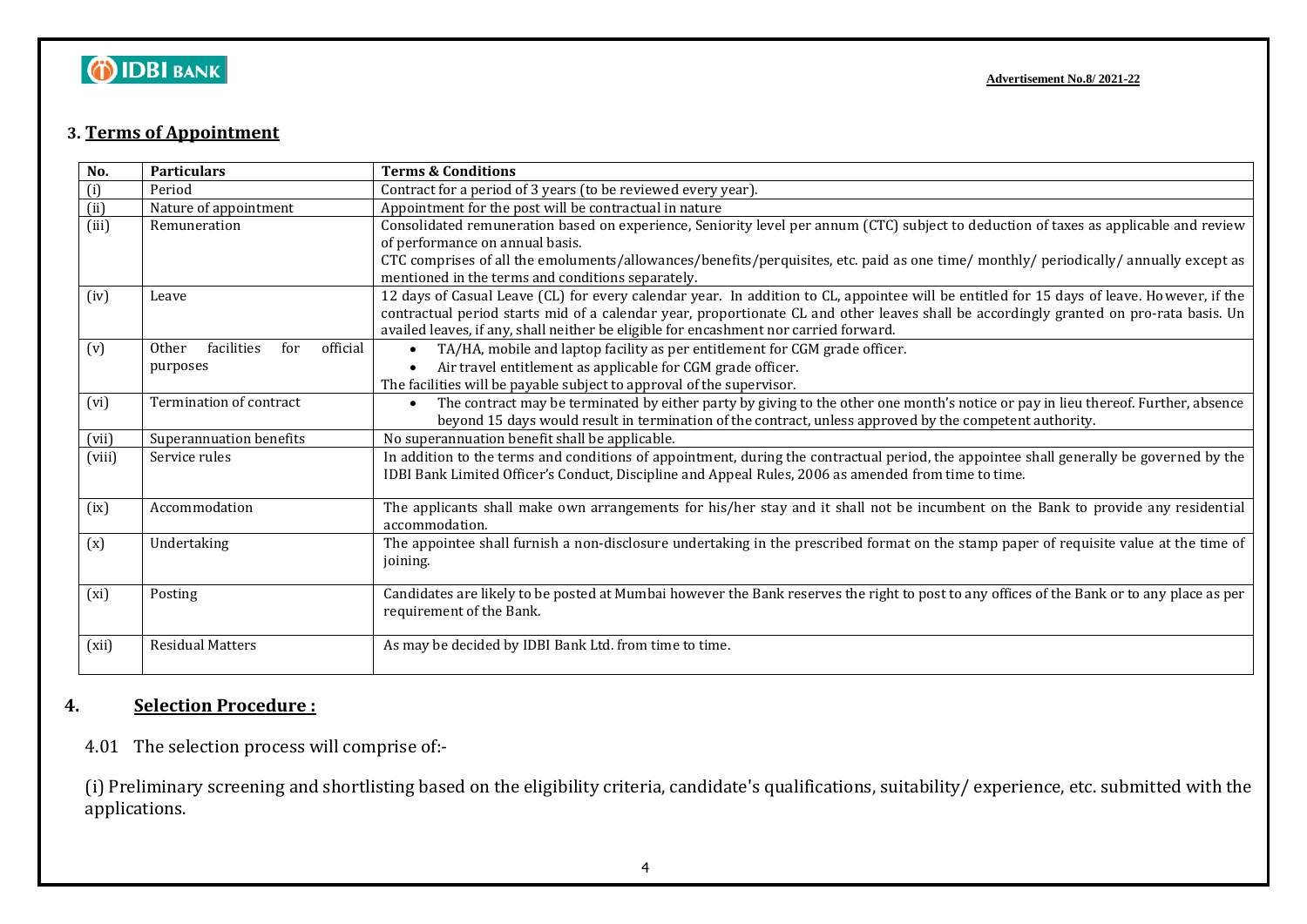## **DIDBI BANK**

#### **Advertisement No.8/ 2021-22**

(ii) The candidature, after preliminary screening and without verification of documents, will be provisional for the position and will be subject to verification of all details/ documents with the originals when a candidate reports for PI (if called).

(iii)Only such shortlisted candidates who qualify in Personal Interview and are sufficiently high in the merit list will be shortlisted for further selection.

(iv)The center & address of the venue, time and date of interview will be informed to the shortlisted candidates through e-mail / call letter and candidates have to attend the same at their own cost. Request for change of center/date/time will not be entertained. However, the Bank reserves its right to change/ add/ cancel the date, time, center, venue for the PI or hold supplementary selection process on particular date/ session/ venue/ center for set of candidates at its discretion, under unforeseen circumstances, if any. The changes, if any, shall be intimated to the candidates through Bank's website and/or candidate's registered e-mail in advance.

(v)Selection will be on the basis of marks secured by the candidate in PI. Bank may change the mode of selection depending upon the number of suitable candidates.

(vi)The final selection of candidate is subject to qualification in PI, being sufficiently high in the merit list, being declared medically fit as per the Bank's standards of fitness and fulfilling the stipulated eligibility criteria as on the cut-off date.

(vii)In case, more than one candidate scores the cut off marks (common mark at cut off point); such candidates will be ranked according to their age in descending order.

(viii) The Bank reserves the right to call only the requisite number of candidates for the Interview after preliminary shortlisting with reference to candidates' aforesaid attributes.

4.02 Mere eligibility, admission/qualification in PI does not imply that the Bank is satisfied beyond doubt about the candidate's eligibility and it shall not vest any right in a candidate for selection. The Bank would be free to reject the candidature of any candidate at any stage of recruitment process, if he/she is found to be ineligible and/or furnished incorrect or false information/ certificates/ documents or has suppressed any material facts. If appointed, such a candidate may be summarily removed from the services of the Bank.

*Important: The PI may be held at the Bank's Corporate Office in Mumbai or virtually. While appearing for PI, if called, the candidate should produce valid prescribed documents given below. In the absence of documents candidature of the candidates shall be cancelled. Bank takes no responsibility to receive/ collect any certificate/remittance/ document sent separately.*

5. **List of Documents to be produced at the time of PI (as applicable):**

The following documents in original together with a self-attested photocopy in support of the candidate's eligibility and identity are to be invariably submitted at the time of interview failing which the candidate may not be permitted to appear for the interview. Non submission of requisite documents by the candidate at the time of interview will debar his/her candidature from further participation in the recruitment process.

i) Print out of the original and valid Interview Call Letter.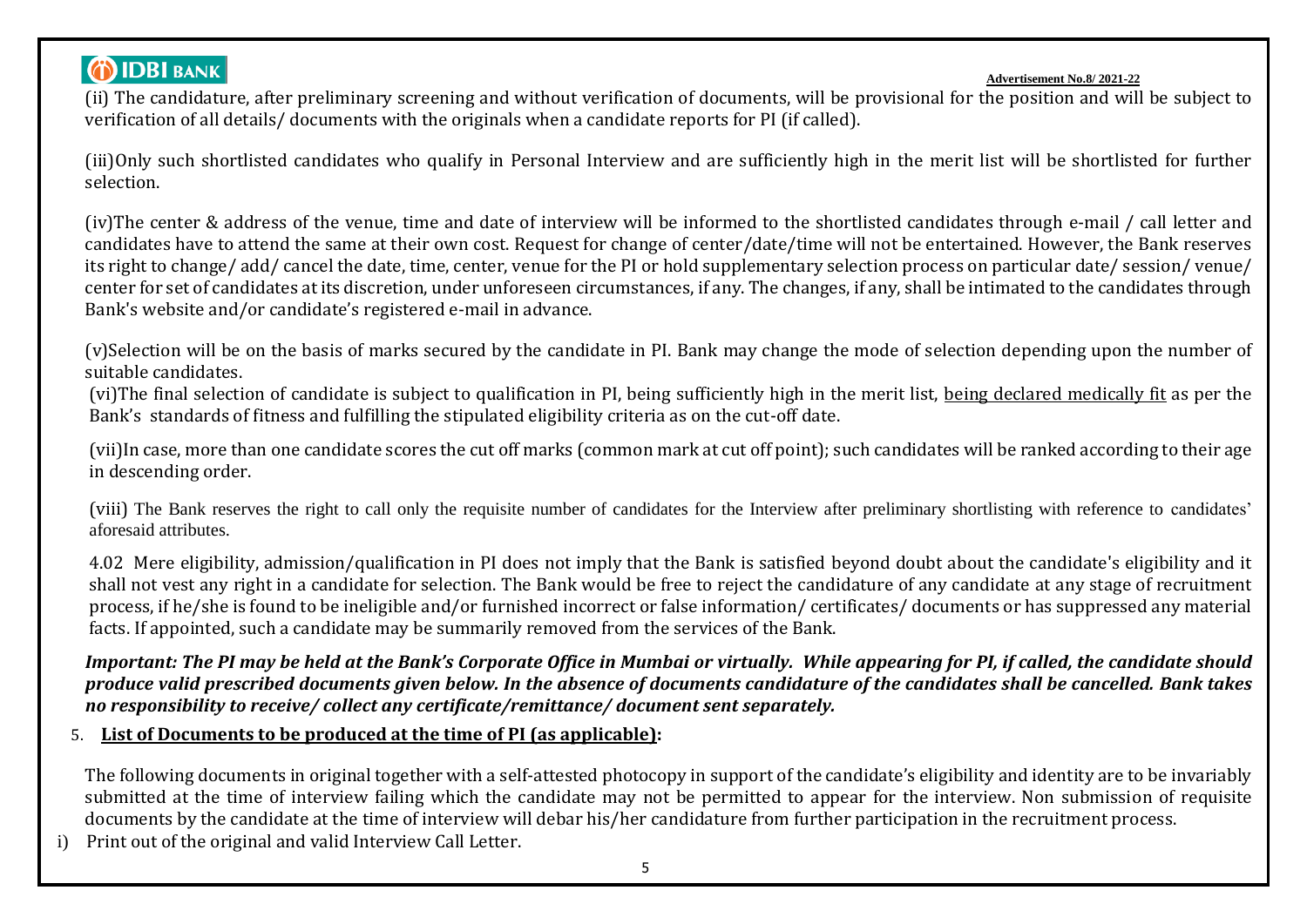## **DIDBI BANK**

**Advertisement No.8/ 2021-22**

- ii) Photo Identify Proof as indicated in Point 7 below.
- iii) Mark sheets & provisional / degree certificates for educational qualifications.
- iv) Work Experience: For the Past employer: Relieving Letters and Experience Certificate from the past employer and for the present employer: Experience certificate, Offer Letters, Pay or Salary Slips clearly indicating the date of joining and date of relieving for each of the past or previous employer(s) mentioning the functional area of experience. The experience certificate or testimonials produced by the candidates should indicate the date of joining and relieving, designation at the time of joining, date of promotion with designation, if any. In case the same is not mentioned in either the experience certificate or Relieving letter, a bonafide experience certificate is required mentioning the experience of the candidate in desired functional area along with the duration. Any adverse remark from the previous employer(s) or any act of misconduct/ wrong committed by the candidate would be a disqualification to apply and render the candidature for cancellation.
- v) Candidates will not be allowed to appear for the interview if he/ she fail to produce the relevant eligibility documents as mentioned above.

Note: Inability to produce any of the above mentioned documents (both original and attested copy) at the time of interview will render the candidates ineligible for the selection. **No documents shall be directly sent to the Bank by candidates before or after the interview.**

### **6. How to apply:**

a**. Candidates are required to send their application to "***[recruitment@idbi.co.in"](mailto:recruitment@idbi.co.in)* **mentioning the Name of the Post in the subject line.** 

b. **Intimation will be sent to the candidate's email ID/ Mobile Number specified in the application form. If candidates do not receive the email / SMS intimations at the email ID/ Mobile number specified by them, they may consider that their application has not been successfully registered.**

c. An application which is incomplete in any respect such as without photograph and signature uploaded in the application form will not be considered as valid.

d. Any information submitted by a candidate in his/ her application shall be binding on the candidate personally and he/ she shall be liable for prosecution/ civil consequences in case the information/ details furnished by him/ her are found to be false at a later stage.

## 7. **Identity Verification**

At the time of PI, the original call letter along with a photocopy of the candidate's photo identity (bearing the same name as it appears on the call letter) such as PAN Card/ Passport/ Driving License/ Voter's Card/ Bank Passbook with photograph/ Photo identity proof issued by a Gazzetted Officer/ People's Representative along with a photograph / Identity Card issued by a recognized College/ University/ Aadhar card with a photograph/ Employee ID should be submitted to the invigilator for verification. The candidate's identity will be verified with respect to his/ her details on the call letter, in the Attendance List and requisite documents submitted. **If identity of the candidate is in doubt the candidate may not be allowed to appear for the PI.** 

In case of candidates who have changed their name, they will be allowed only if they produce original Gazette notification/ their original marriage certificate/ affidavit in original, mentioning the changed name.

Note: Candidates have to produce, in original, the same photo identity proof bearing the name as it appears on the application form/ call letter and submit photocopy of the same.